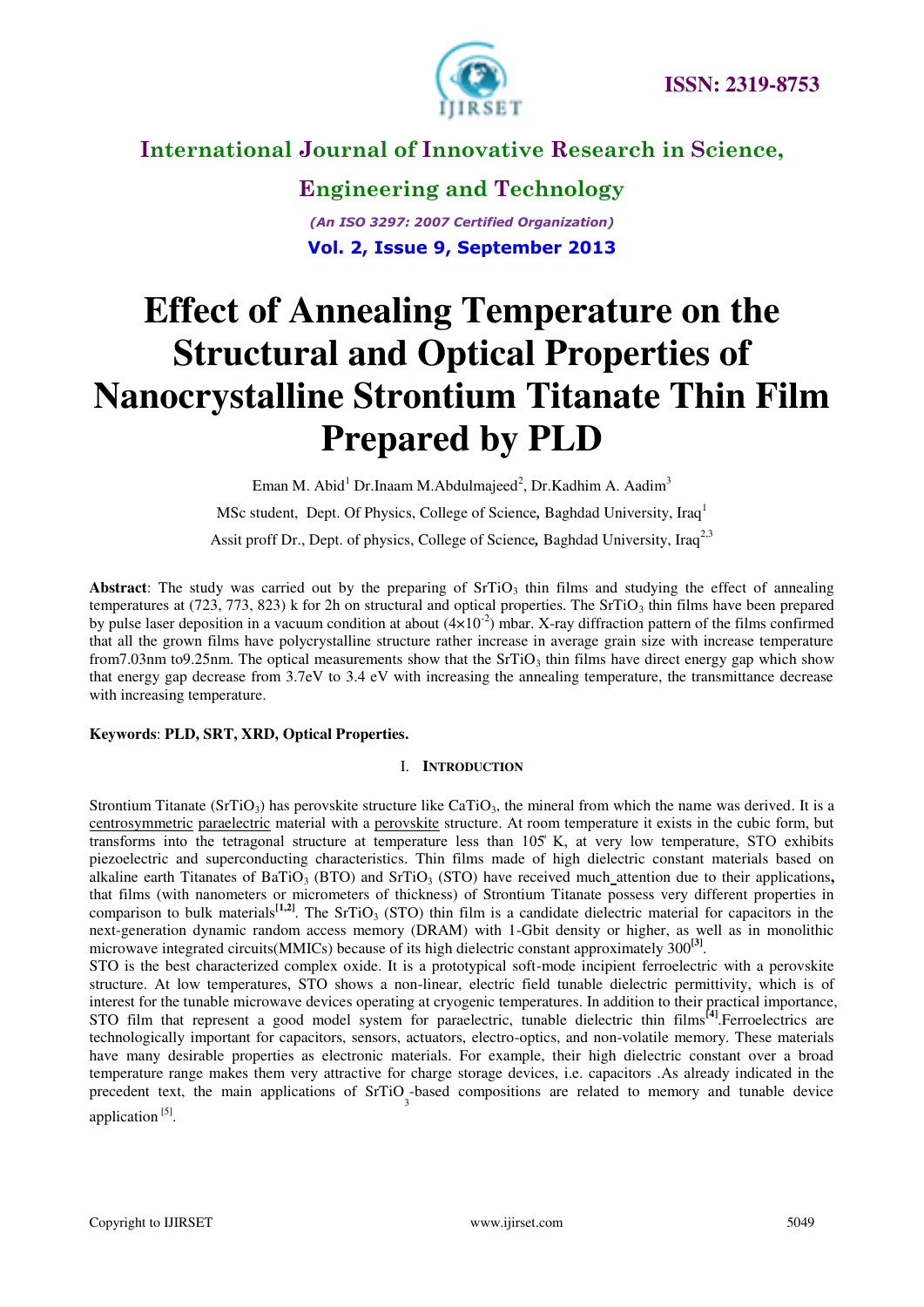

# **Engineering and Technology**

*(An ISO 3297: 2007 Certified Organization)*  **Vol. 2, Issue 9, September 2013**

### II. **EXPERIMENTAL WORK**

Titanium dioxide TiO<sub>2</sub>with high purity (99.5%) supplied by Redel De Haen Germany company and Strontioum Carbonate SrCO<sub>3</sub> supplied by BDH chemical Ltd (England ) with purity > 98% were used as start material to prepare Strontium Titanate  $(SrTiO<sub>3</sub>)$  using conventional ceramic technique. Stoicmetric ratio of these materials were mixed in a gate mortar, and then fired in an electrical furnace at 1200 C with 2 hours as a soaking time. After that the prepared powder examined using X-ray diffraction method. The  $SrTiO<sub>3</sub>$  powder pressed into pellets to use as a target to prepare thin films by PLD technique.

Glass slid were cleaned in an ultrasonic bath with acetone, methanol, deionized water and dried by air blowing and wiped with soft paper, then used as a substrate to deposit  $SrTiO<sub>3</sub>$  by PLD technique under vacuum condition at about  $(4 \times 10^{-2})$  mbar.

### **(B) Annealing Temperature**

In order to this study, the effects of annealing temperature on the properties of the  $SrTiO<sub>3</sub>$  films like structural, optical were studied. After deposited STO films it annealing at different temperature (723, 773, 823) k for 2h.

### (**c) Thickness measurement**

Film thickness measurement by optical interferometer method was carried out. This method was based on interference of light beam reflected from thin film surface and substrate bottom. He-Ne laser of wavelength (632.8nm) was used and the thickness is determined using the formula:

$$
t = \frac{\Delta x}{x} \times \frac{\lambda}{2} \tag{1}
$$

 ……………………… … ( ) where, t is the thickness of the films in (nm), Where x Δ is the distance between two fringes and ʎ is wavelength of laser light

### **(d) Optical Measurements**

A double–beam UV-VIS-NIR 210A Spectrophotometer was used to measure the transmittance and absorption of  $SrTiO<sub>3</sub>$  films deposited at different thickness in the range of (200-800) nm. The background correction was taken for each scan. The transmittance and reflectance data can be used to calculate absorption coefficients of the films at different wavelength. Which have been used to determine the band gap E**g.** 

### III. **RESULT AND DISCUSSION**

### **(A) Structural properties**

The type of  $SrTiO<sub>3</sub>$  prepared powder in this work by conventional solid-state reaction method as mentioned in section (2-a), where examined by x-ray diffraction pattern as shown in Fig (1). By comparing between the resulting spectra  $SrTiO<sub>3</sub>$  for d-spacing, intensity of peaks, and Miller Indices values in American Standard for Testing Material (ASTM), It is clear that the major peak with the highest of crystallinity in the spectra of this fig. is at (d= 2.7615 A), and the reflection planes are (100), (101), (111), (200), (201), (211), (202), (212), and (201).



Fig (1): **X-ray diffraction pattern for prepared SrTiO3 powder.**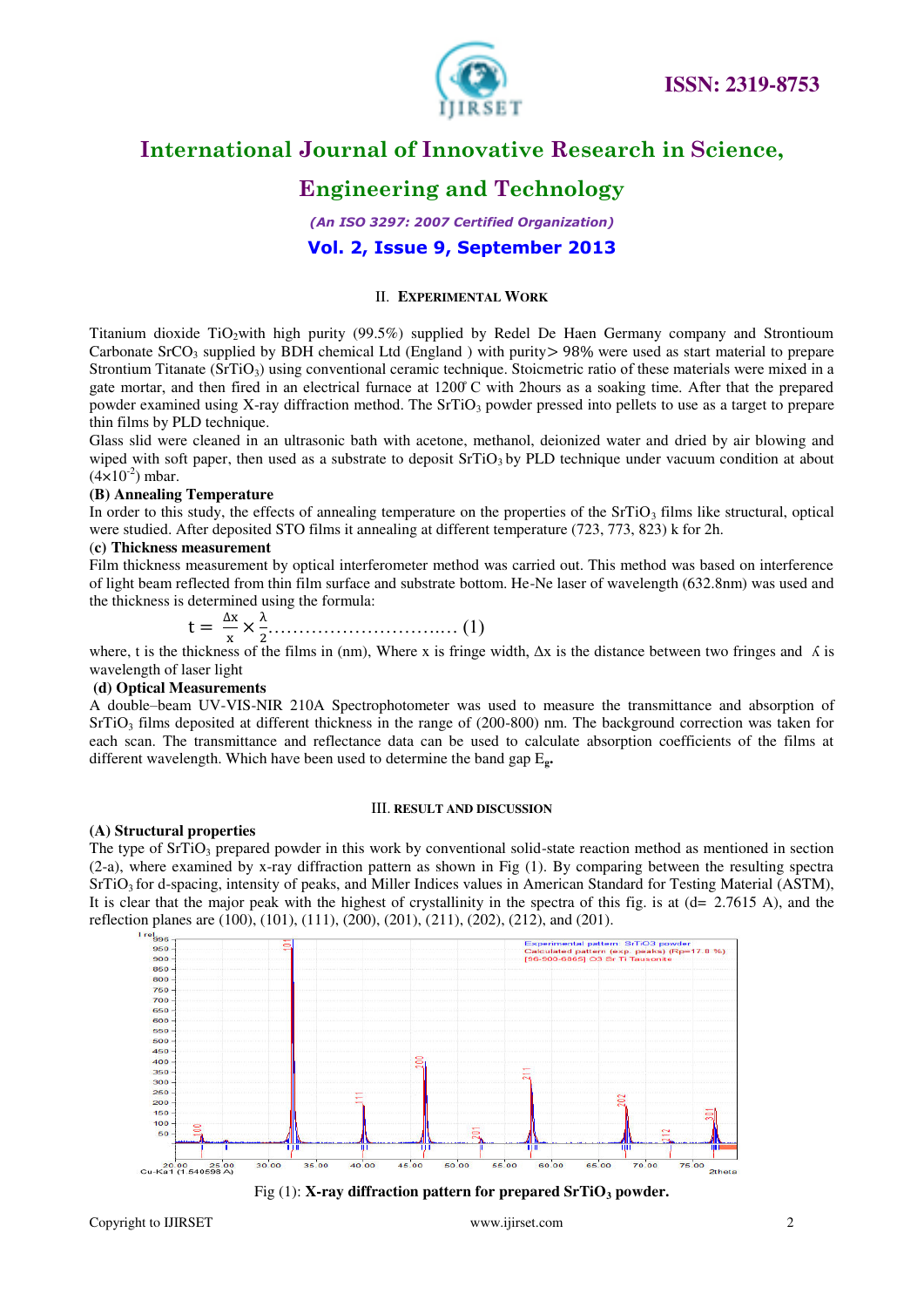



# **Engineering and Technology**

*(An ISO 3297: 2007 Certified Organization)*  **Vol. 2, Issue 9, September 2013**

The annealing temperature plays an important role in determining the structure of  $SrTiO<sub>3</sub>$  thin films which are fabricated on glass substrates. Figs ((2) a, b, c, d)) show the XRD measurements results of  $SrTiO<sub>3</sub>$  films prepared by Pulsed laser deposition (PLD) technique (at laser source energy 900mJ) in the range of 20 between  $(20^{\circ} - 80^{\circ})$  on glass substrate at room temperature RT and different annealing temperatures (723,773 823) K**.**

XRD pattern of SrTiO<sub>3</sub> Prepared thin film at room temperature is shown in fig 2 (a) only (101), (111), (200), (211) and (202) peak were observed, in other word weak signals suggesting that the film is not well crystallized, while in curves (2 (b), (c) and (d)), it is clearly that intensity of all packs were increase with increasing of annealing temperature. All films grown in this work exhibit the same shape and the patterns assuming that all the films grown on glass substrates are with strongly c–axis orientation. The FWHM of 2θ values linked to the grain size of the film. The smaller FWHM means that the larger grain size, and the better crystal quality of the whole film. Increasing the annealing temperature of the films enhanced the crystal quality of the film, indicated by the decreasing values of FWHM. The XRD measurements indicate that the high annealing temperature films are more crystalline and have larger grains than the low annealing temperature films. The average crystallite size d measured in a direction perpendicular to the surface of the specimen was calculated using Scherrer formula as shown in eq. (1). Where  $\beta$  represents a width measured in radians at intensity equal to half of the maximum intensity,  $\theta_B$  is the Bragg angle and k is the shape factor of the average crystallite **[6]:**

 <sup>ʎ</sup> θ …………………………… ( )

The parameter  $\beta$  is the full width half of the maximum (FWHM) which increases as the crystal size decreases. The calculation was done with  $k = 0.94$  by assuming a Gaussian peak shape and a cubic crystal structure. For this analysis, we have chosen the most intense STO (101) peaks. The crystallite sizes of STO films at room temperature deposition and annealing at different annealing temperature (723,773,823) k are7.03nm, 7.29nm, 7.53nm, 9.25nm respectively, by using the eq. (2).It is clearly that the crystallite size of the  $S<sub>TiO<sub>3</sub></sub>$  films increases with increasing temperature.STO structure exhibited a cubic structure with lattice constant of 3.90  $A^{\circ}$ . We did not observe any phase transition and all the films showed the same X-ray diffraction patterns.

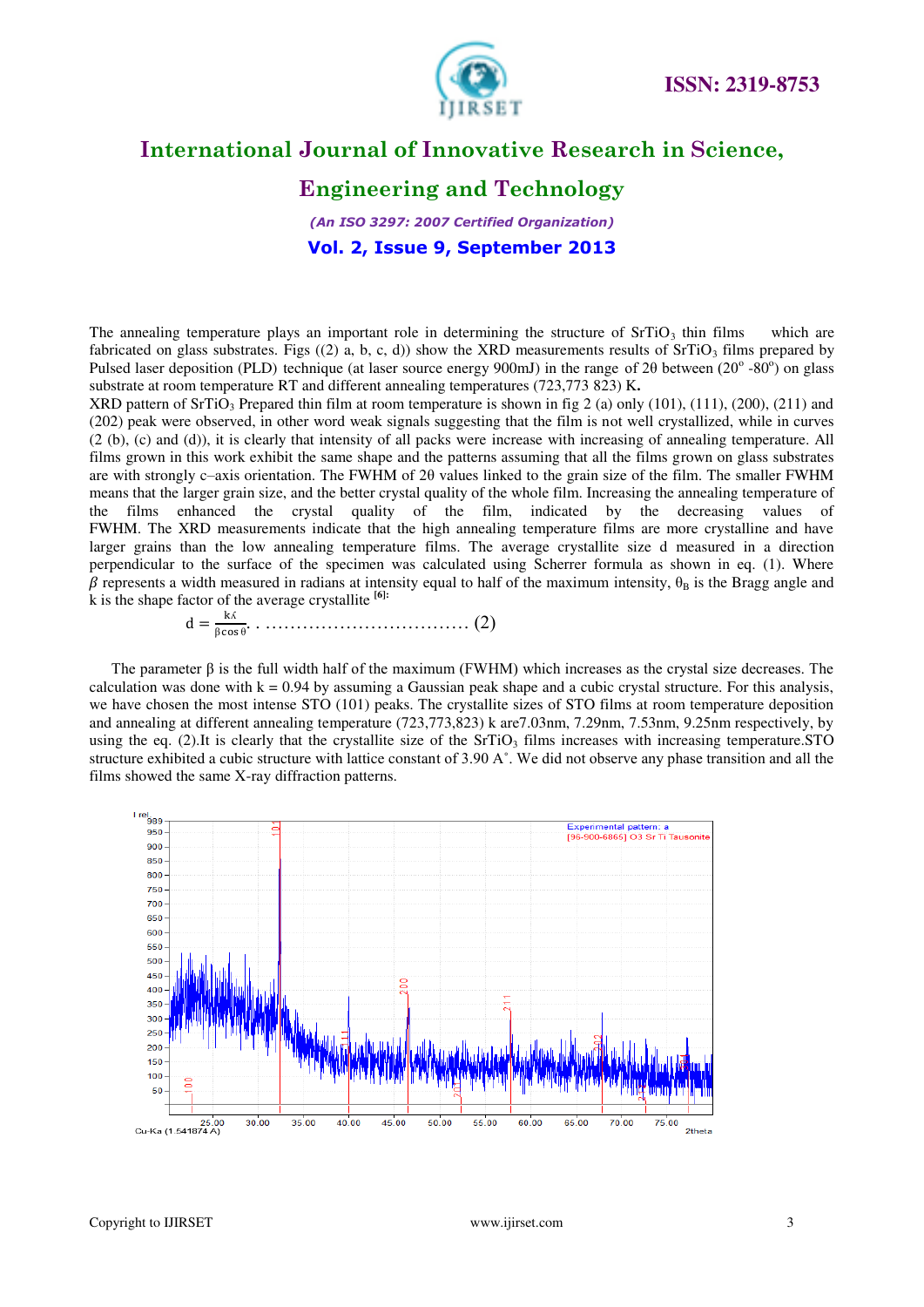

# **Engineering and Technology**

*(An ISO 3297: 2007 Certified Organization)*  **Vol. 2, Issue 9, September 2013**



**Fig (2): X-ray diffraction pattern for SrTiO3 thin film at different annealing temperature; (a) 0 K, (b) 723k, (c)773k, (d) 823k**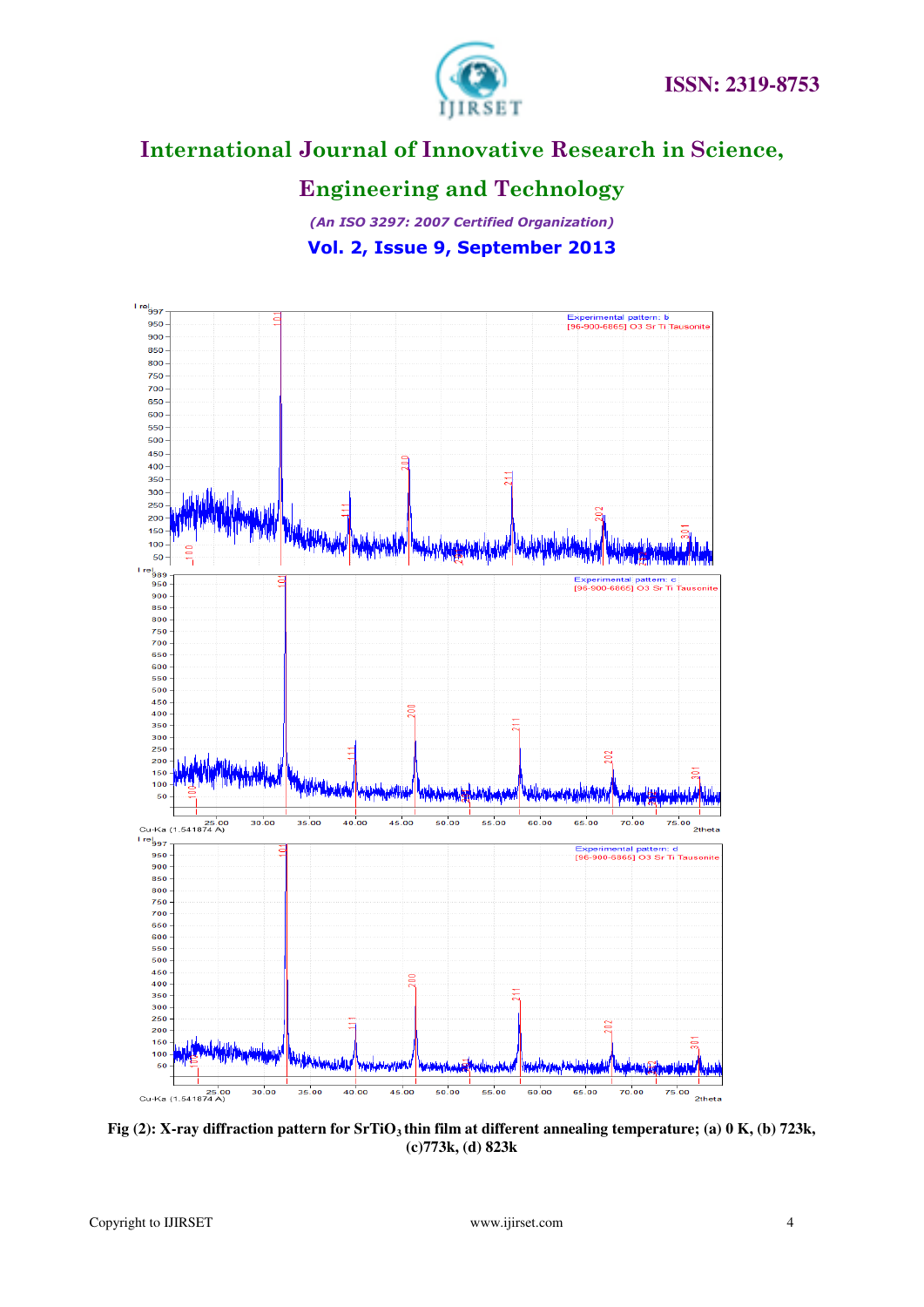

# **Engineering and Technology**

*(An ISO 3297: 2007 Certified Organization)*  **Vol. 2, Issue 9, September 2013**

### **(B) Optical Properties**

The average transmittance in the visible part of the spectra (300-800nm) is about (80-90)%, for all the films analyzed the transmission spectra demonstrated that the film was highly transparent in the visible region This means that the thin film absorbs less photons of light imposed on it. Figs (3) and (4) show the transmission and absorption spectra of SrTiO<sub>3</sub> films respectively at different annealing temperature (723, 773, 823) k. It is observed that the film which have higher temperature displayed lower transmittance because of the improving the structure of the films and increase of grain size by annealing which means increase in the absorption.

The Tauc relation between the absorption coefficient and direct and indirect band gap energies  $(E_{\varphi})$  are given by  $^{[7]}$ 

 $(\alpha h\gamma)^2 = (h\gamma - E_g)$ and  $(\alpha h\gamma)^{1/2} = (h\gamma - E_g)$ 

For allowed direct transitions and indirect transitions, respectively, where  $h\gamma$  is the energy of the incident photon. We plotted ( $(\alpha h v)^n$ , n = 2 for direct transition and n = 1/2 for indirect transition. Fig (5) shows the plot of  $(\alpha h \gamma)^2$  as a function of  $h\gamma$  at various temperatures. The same absorption region has been used to evaluate optical band gap.

For the same annealing temperature, the high temperature films exhibited a reduction in the energy gap because of the crystallinity and the grain size of the films increase with film temperature which lead to decrease the localize states. The shift of optical band gap energy can be also explained in terms of quantum-size effect in which the films with large crystallites.



**Fig (3): UV-VIS transmission spectra versus wave length of the SrTiO3/glass films at different annealing temperature.**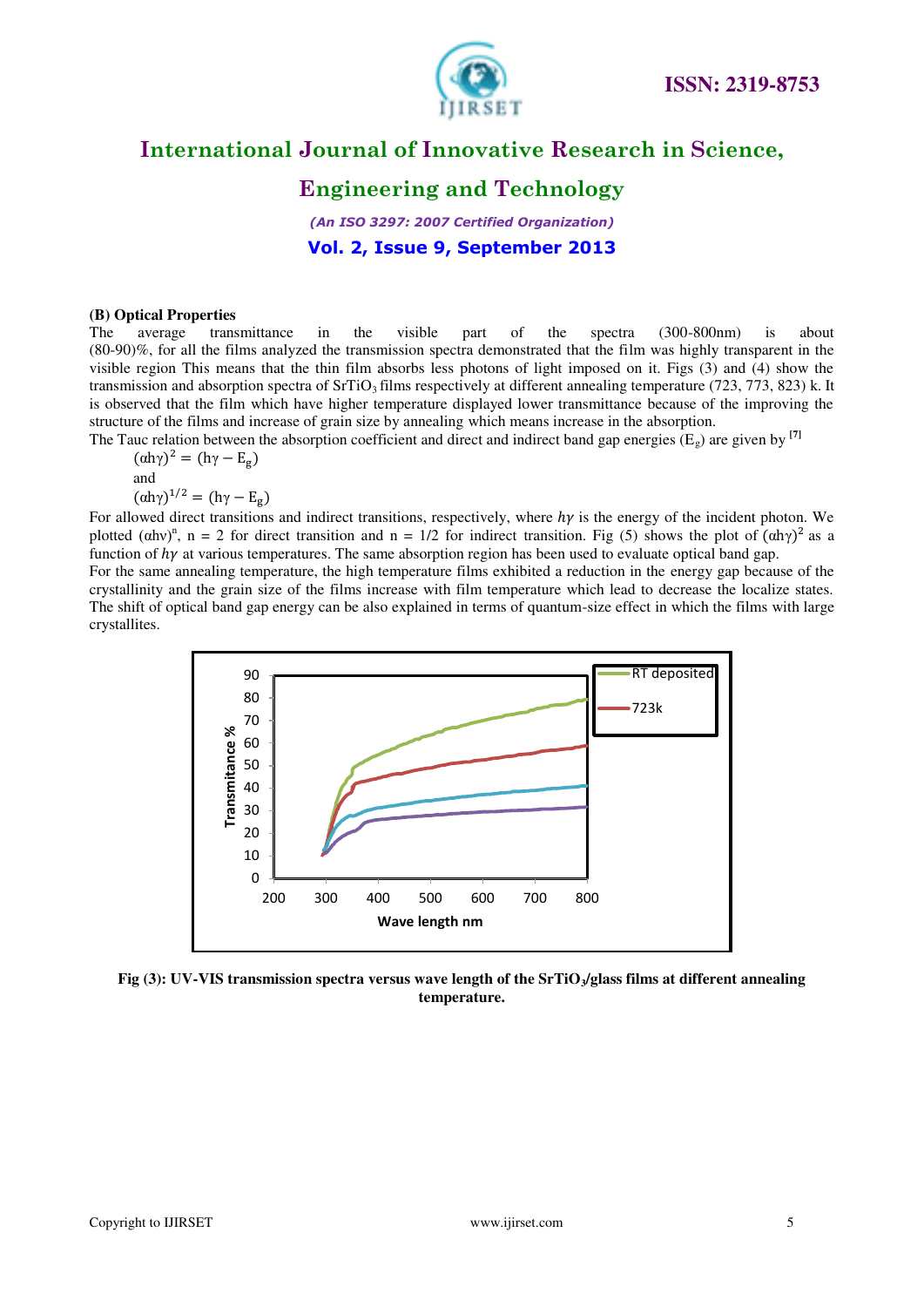

# **Engineering and Technology**

*(An ISO 3297: 2007 Certified Organization)*  **Vol. 2, Issue 9, September 2013**



Fig (4): UV- VIS Absorption spectra versus wave length of the SrTiO<sub>3</sub>/glass at different annealing temperature.



**Fig** (5): (ahv)<sup>2</sup> versus photon energy (hv) of the polycrystalline SrTiO<sub>3</sub>/glass films at different annealing **Property temperature.**